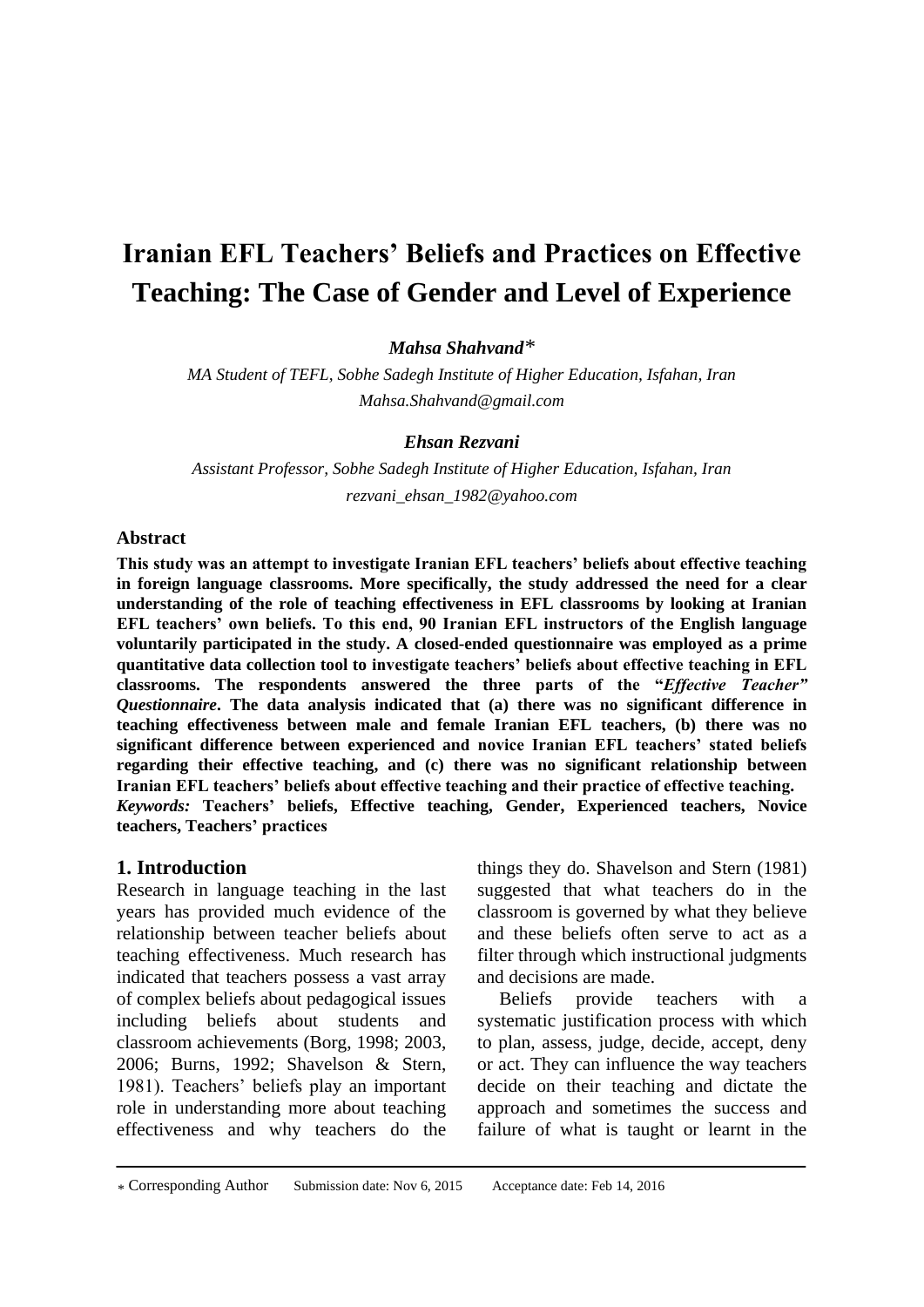classroom (Kennedy & Kennedy, 1996). Moreover, teachers' beliefs affect not only their teaching, but also filter new input, and suggest significant implications for the implementation of educational innovations and teacher development (Mohamed, 2006). Phipps and Borg (2009), in their review of literature on teachers' beliefs both in general education and specifically in relation to language teaching, cite that teachers' beliefs about teaching and learning, (a) may be negatively or positively influenced by teachers' previous experiences as learners and are well formed by the time they enter university (Pajares, 1992), (b) greatly influence teachers' pedagogical decisions (Johnson, 1994), (c)

may be more powerful in effecting

teachers' action in the classroom (Kagan, 1992) and ,(d) can influence and be influenced by practices (Richardson, 1996). Inevitably, understanding teachers'

perceptions and beliefs is important because teachers are heavily involved in various teaching and learning processes (Jia, Eslami & Burlbaw, 2006). Findings from research on teachers' perceptions and beliefs indicate that these perceptions and beliefs not only have considerable influence on their teaching effectiveness but also are related to their students' achievement. Recently, researchers have paid more attention to the study of teachers' belief about teaching, learning, and the impact it has on effective teaching, and learning outcomes (Shavelson & Stern, 1981; Burns, 1992; Fang, 1996; Richardson, 1996; Kagan, 1992). Borg (2003) argues that teachers' beliefs are derived from their prior experiences, school practices, reading, their individual personalities, and a number of other sources.

Studies conducted throughout the world show that one of the key factors to help effective teaching is the discussion of teachers' beliefs (Jia, Eslami & Burlbaw, 2006); therefore, it is necessary to investigate the effect of attitudes and beliefs of EFL teachers on effective teaching in the foreign language classrooms. The heart of language

instruction is the ability to teach students to communicate. This can only be possible when teachers themselves have a high level of proficiency in the target language and keep strengthening their proficiency so as to be able to reinforce effective implementation of the English Language teaching (Imants & De Brabander, 1996; Johnson, 1992). Results of the present study would contribute to new insights regarding EFL teaching curricula, specifically with regard to teachers' effectiveness in EFL Persian context. Moreover, the current conducted research seems to be important in the sense that beliefs and reflecting teachers in educational settings are central to English language teaching because without these, it would be difficult for teachers to express their own ideas as it is expected.

This study thus aimed to reveal Iranian foreign language teachers' beliefs about effective teaching that influenced student learning outcomes. In fact, relatively few studies specifically investigated L2 teachers' beliefs and perceptions of effective teaching in EFL classrooms (Freeman & Freeman, 1994; Freeman & Johnson, 1998); as such, this work aimed to gain a deeper understanding of the ways in which teachers' cognition and beliefs are related to the academic achievement of the students.

# **2. Literature Review**

Teachers' beliefs received much attention in the literature during the early 1950's and early 1970's, and, more recently, they have resurfaced as a key to understanding what motivates teachers' effectiveness (Borg, 2006). Among other terms, Borg (2006) groups attitudes, beliefs, and perceptions as a set of mental constructs that describe the structure and content of mental states thought to drive teaching effectiveness.

There is a close relationship between beliefs and teachers' effectiveness on the part of both teachers and students (Williams & Burden, 1997). In fact, Williams and Burden, (1997) claim that teachers'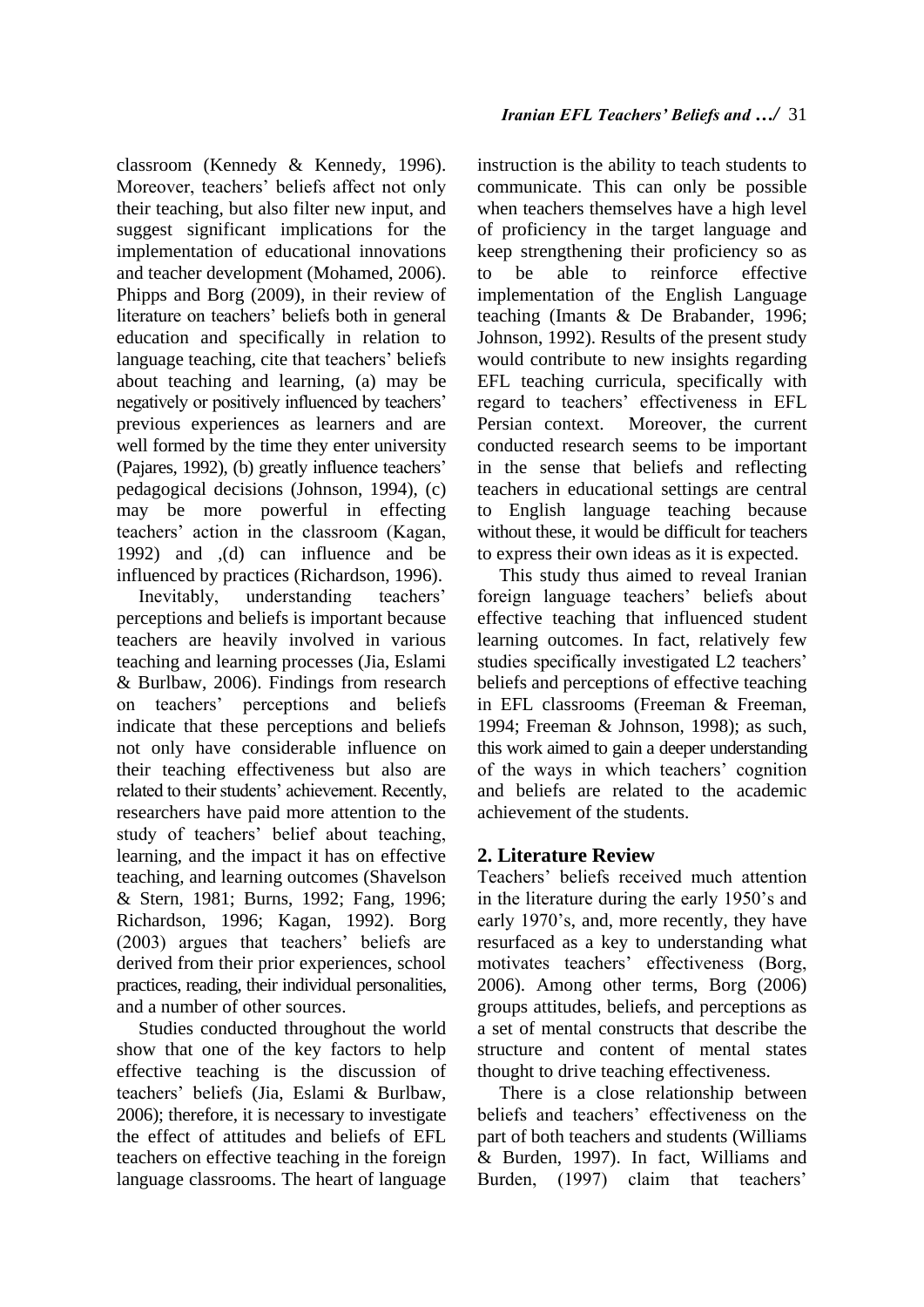effectiveness are highly influenced by their beliefs and assert that one of the many facets that teachers bring to the teachinglearning process is a view of what education is all about, and this belief, whether implicit or explicit, will influence their actions in the classroom" (pp. 48-49).

A substantial body of research suggests that teachers' beliefs about teaching and learning affect their teaching effectiveness (Fang, 1996; Kagan, 1992; Thompson, 1992). Findings from some recent studies (e.g., Kagathala, 2002; Mansour, 2009) illustrated that relationships between teacher beliefs and effective teaching were complex. Results suggest that researchers should question their common assumptions because several factors are believed to contribute to the complexity of these relationships.

Teacher beliefs constitute one of the dimensions of teacher cognition, an inclusive concept for the complexity of teachers' mental lives (Borg, 2003) which has become a well-established area of analysis in second language (L2) teaching and learning. In particular, teacher cognition refers to the unobservable cognitive dimension of teaching what teachers know, believe, and think (Borg, 2003). Knowledge about teaching may be influenced by personal experience (personal, educational, and social background); experience with schooling and instruction; and experience with formal and pedagogic knowledge (Connelly et al., 1997). Recent studies have suggested that teacher and learner beliefs about second language instruction have a significant influence on language teaching and learning process and, consequently, on students' achievements. It has been argued that teachers are the most powerful agents for modifying classroom achievement (Wright, Horn, & Sanders, 1997). In fact, it has been claimed that "The only way to realize reform and pay attention to the new standards is by altering the way in which teachers think about teaching" (Glisan, 1996, p. 57). Thus the current study aimed

at probing into teachers' beliefs and practices regarding teaching effectiveness, and strived to answer the following questions.

# **3. Research Questions**

This study is guided by the following research questions:

1. Is there a significant difference in teaching effectiveness between male and female Iranian EFL teachers?

2. Is there a significant difference between experienced and novice Iranian EFL teachers' stated beliefs regarding their effective teaching? 3. Is there a significant relationship between Iranian EFL teachers' beliefs about effective teaching and their practice of effective teaching?

## **4. Research Methodology** *4.1. Participants*

This study was conducted at different language institutes in two cities of Tehran and Isfahan. The participants in the present study were 90 Iranian EFL instructors of the English language. Forty-three respondents were males (47.7%) and 47 of them were females (52.2%). The participants were also divided into two groups based on their teaching experience (novice and experienced teachers). Teachers who stated teaching experience of less than one year to 3 years were considered as novice teachers (45.5%), and the ones who stated 3 years to more than 10 years were considered experienced teachers (54.4%). Since most teachers preferred not to cooperate for different reasons, the researchers had to choose the participants who were willing to participate in the study and could not choose them randomly.

# *4.2. Instrument*

Questionnaires are usually viewed as a suitable data collection tool for quantitative research (e.g., Dornyei, 2003, 2007). Closedended questionnaires are often employed as a prime quantitative data collection tool to "evaluate factual, detailed, rich and reliable outcome data that are usually generalizable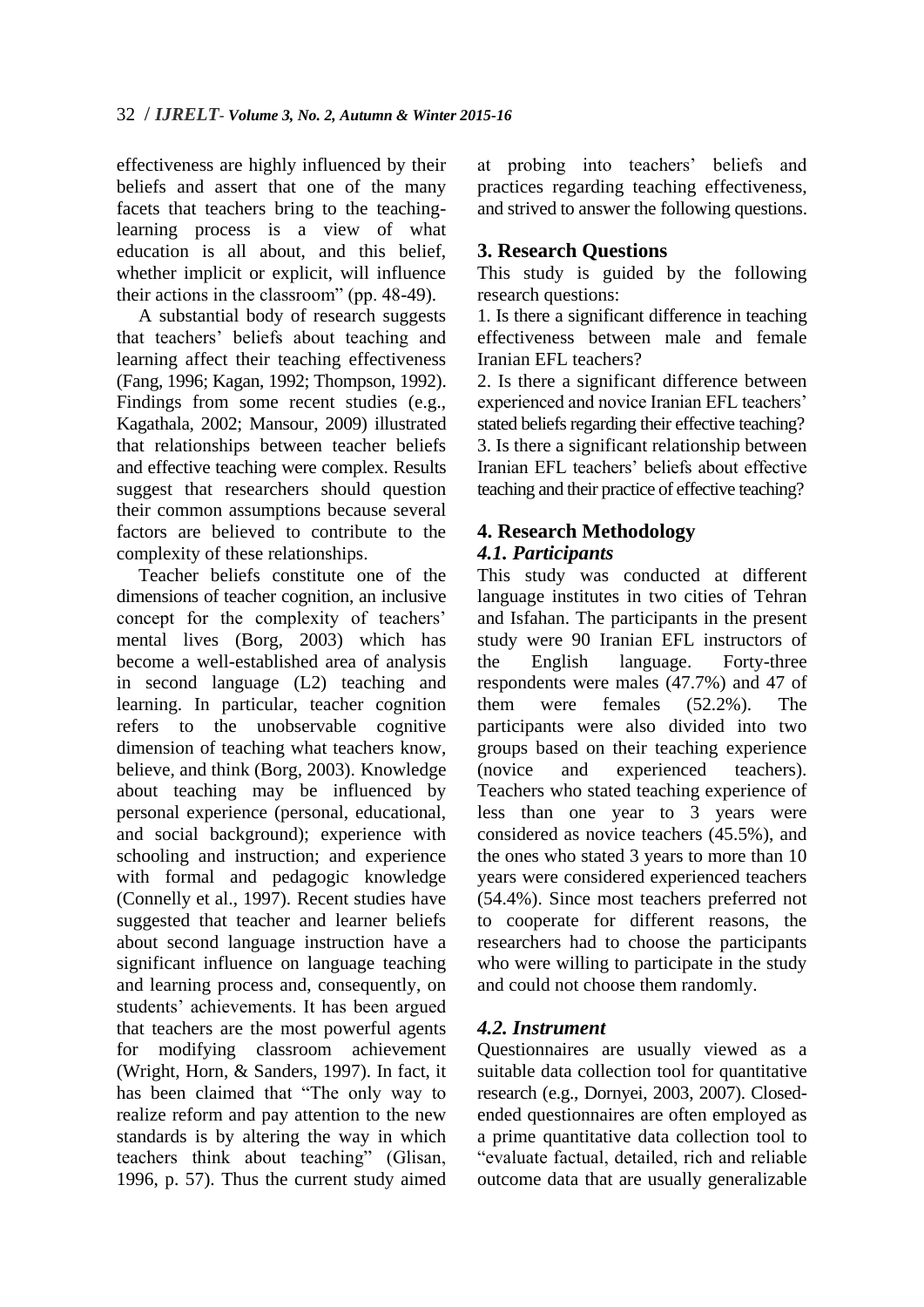to some larger population" (Swanson, Watkins, & Marsick, 1997, p.99). Furthermore, to design the format of the questionnaire, the guidelines provided by Dornyei (2003, 2007), Birjandi & Mosallanejad (2010), and Brace (2004) were used.

Administering proper questionnaires among the participants is one of the most reliable methods in descriptive research (Sleiger & Shohamy, 1989). After scrutinizing the teachers' beliefs regarding effective teaching and consulting the experts, the researchers utilized a questionnaire adapted from Reber (2001). The researchers realized that Reber's (2001) instrument which used Likert-type questions, resulted from thorough and extensive research regarding effective L<sub>2</sub> teaching and concerns teachers' beliefs about effective language teaching. Therefore, the teachers' beliefs were rated using a 40 item questionnaire which was the combination of three types of questionnaires: a 13-item *Teacher Information Questionnaire*, a 14 item *Effective Teacher Questionnaire* and a 13-item *Evaluation Questionnaire.* 

Using Cronbach's alpha, the internal consistency (reliability) of the questionnaire was estimated. In the current study, the Cronbach alpha coefficient was 0.76. The reliability observed here indicated that the instrument enjoyed reasonable reliability estimate and was therefore appropriate for the purpose of the study.

Regarding validity, the questionnaire was examined by 5 faculty members in the department of English at Allameh Tabataba'i University and Tehran University. The experts suggested that the years of teaching experience should be included in the "Teacher Information" questionnaire. Also, some of the items were modified based on their suggestions.

## *4.3. Procedures*

The researchers distributed the copies of the questionnaire among 180 teachers. The method of distribution of the questionnaire in the study was both direct (i.e., the questionnaire was given directly to the respondents) and indirect (i.e. the questionnaire was emailed to the participants). The hard copy format of the questionnaire was administered to 73 Iranian EFL teachers in private English language institutes in two cities of Tehran and Isfahan. However, the total number of the questionnaires that was received did not exceed 62. In addition, around 100 questionnaires were sent to the academic institutions whose email addresses were obtained through different sources. Overall, the total number of the received questionnaires through email did not go beyond 28.

# *4.4. Scoring Procedures*

As for the scoring of "*Effective Teacher" Questionnaire,* the Likert-type items was given numerical values i.e. strongly disagree=1, disagree=2, agree=3, and strongly agree=4. Furthermore, items 2 and 3 in the "*Effective Teacher" Questionnaire* were reverse coded before doing the data analysis because wording of these items were reversed to help prevent response bias.

In scoring the "*Evaluation" Questionnaire* the first column offered a 4-point Likertscale that was given quantitative values, from left to right, frequently=4, sometimes=3, rarely=2, never=1; and the second column was a 5-point Likert scale made up of very effective=5, effective=4, limited effectiveness=3, ineffective=2; and not applicable=1. The data were then analyzed using SPSS software version 21 for windows.

# **5. Results**

# *5.1. The First Research Question*

The first research question was "Is there a significant difference in teaching effectiveness between male and female Iranian EFL teachers?"

To analyze first research question, descriptive statistics and *t* test results for males and females on teaching effectiveness were applied on the data obtained from 13 item *Evaluation Questionnaire*.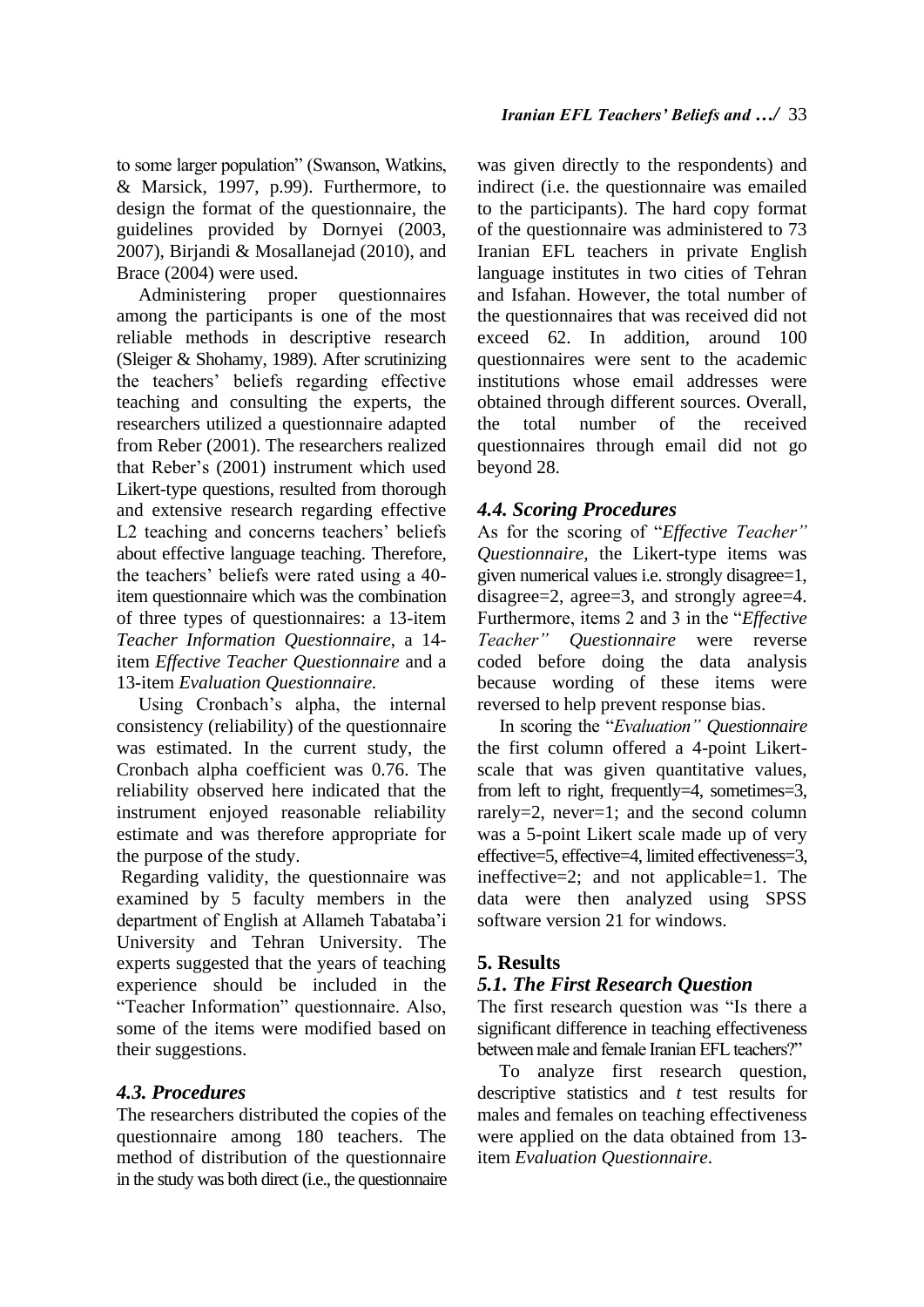#### 34 / *IJRELT- Volume 3, No. 2, Autumn & Winter 2015-16*

#### *5.1.1. The How Often Section*

**Table 1.** *Descriptive statistics of Males and Females on Teaching Effectiveness (How Often)*

|                                              | Gender | N  | Mean  | <i><b>Std. Deviation</b></i> |
|----------------------------------------------|--------|----|-------|------------------------------|
| <b>Teaching Effectiveness</b><br>(how often) | male   | 43 | 40.62 | 5.74                         |
|                                              | female | 47 | 40.89 | 4.92                         |

**Table 2.** *T Test Results for Males and Females on Teaching Effectiveness (How Often)*

|                             | <b>Levene's Test</b><br>for Equality<br>of Variances |                      |        |       | <i>t</i> test for Equality of Means |                                  |
|-----------------------------|------------------------------------------------------|----------------------|--------|-------|-------------------------------------|----------------------------------|
|                             | F                                                    | Sig.                 | t      | df    | $Sig. (2-$<br>tailed)               | <b>Mean</b><br><b>Difference</b> |
| Equal variances assumed     |                                                      | $.109$ $.742$ $.236$ |        | 88    | .81                                 | $-.26$                           |
| Equal variances not assumed |                                                      |                      | $-235$ | 83.12 | .81                                 | $-.26$                           |

Tables 1 and 2 show that there was no significant difference in scores for males (*M*= 40.62, *SD*= 5.74) and females (*M*=40.89, *SD*=4.92), since the Sig (2-tailed) value for the equality of the means was .81 which is larger than .05 (P>0.05).

#### *5.1.2.The How Effective Section*

**Table 3.** *Descriptive Statistics of Males and Females on Teaching Effectiveness (How Effective)*

|                             | Gender | N  | Mean  | <i><b>Std. Deviation</b></i> |
|-----------------------------|--------|----|-------|------------------------------|
| Teaching Effectiveness (how | male   | 43 | 52.76 | 7.91                         |
| effective)                  | female | 47 | 53.46 | 7.15                         |

**Table 4.** *T* Test Results for Males and Females on Teaching Effectiveness (How Effective)

|                                         | <b>Levene's Test</b><br>for Equality of<br><b>Variances</b> |      |       |       | <i>ttest</i> for Equality of Means |                                  |
|-----------------------------------------|-------------------------------------------------------------|------|-------|-------|------------------------------------|----------------------------------|
|                                         | F                                                           | Sig. | t     | df    | $Sig. (2-$<br>tailed)              | <b>Mean</b><br><b>Difference</b> |
| 441. 757. Bqual variances assumed 0.096 |                                                             |      |       | 88    | .66                                | $-.70$                           |
| Equal variances not assumed             |                                                             |      | - 439 | 84.93 | .66                                | $-.70$                           |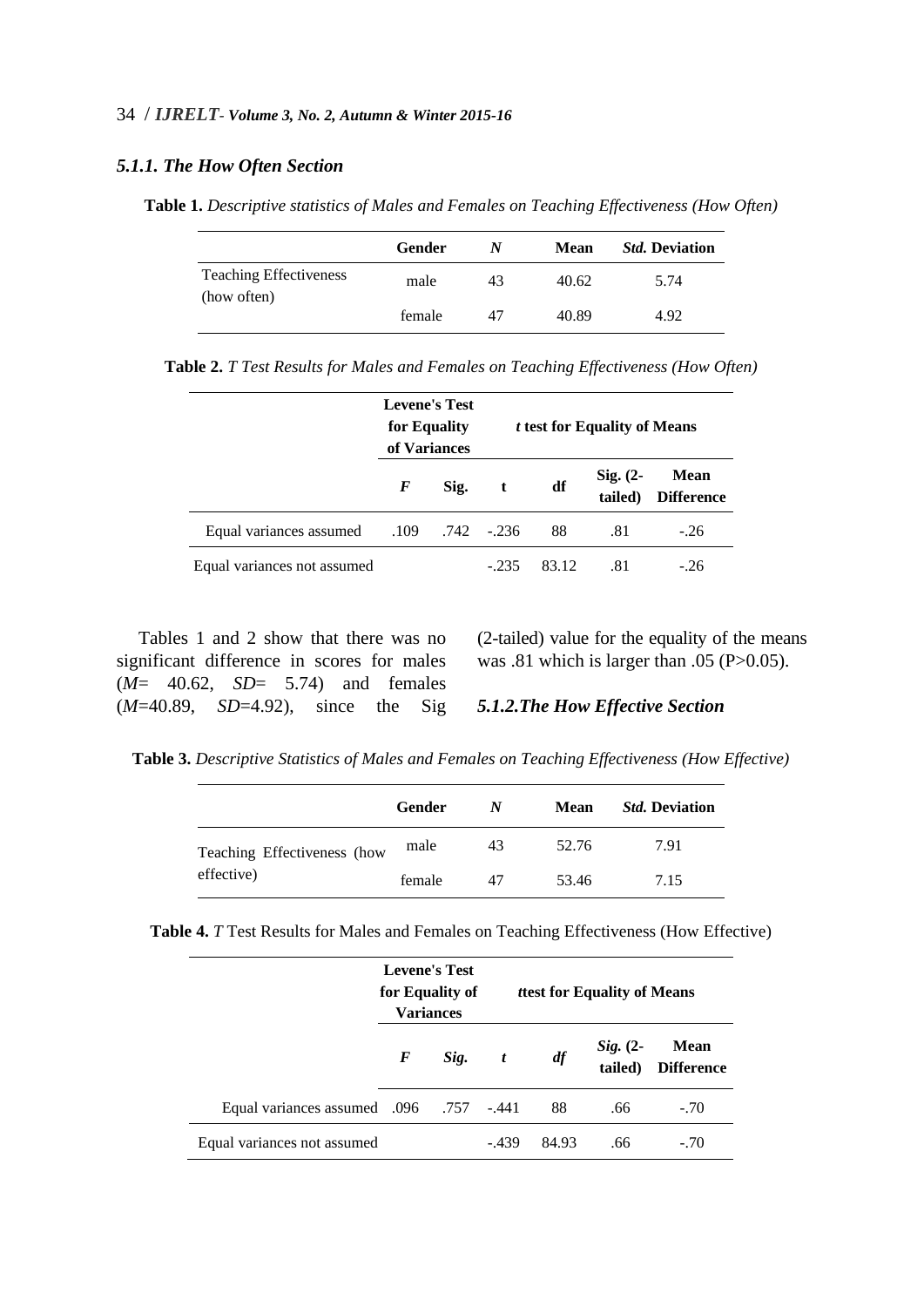Table 4 shows the result of the independent samples *t*test for comparing male and female Iranian EFL teachers on how effective the teaching behavior was performed indicating that there was no significant difference between males (*M*=52.67, *SD*=7.91) and females (*M*=53.46, *SD*=7.15), since the Sig. (2-tailed) value for the equality of means  $(p=.66)$  was larger than  $.05$  (P $> 0.05$ ).

#### *5.2. The Second Research Question*

The second research question was "Is there any significant difference between experienced and novice Iranian EFL teachers' stated beliefs regarding their effective teaching?"

The second research question was addressed using descriptive statistics and *t*test performed for novice and experienced teachers on effective teaching beliefs.

| <b>Table 5.</b> Descriptive statistics of Novice and Experienced Teachers on |  |
|------------------------------------------------------------------------------|--|
| <i>Effective Teaching Beliefs</i>                                            |  |

|                                  | <b>Experience</b> | N |    | <b>Mean</b> | <i><b>Std. Deviation</b></i> |
|----------------------------------|-------------------|---|----|-------------|------------------------------|
|                                  | novice            |   |    | 41.67       | 4.78                         |
| <b>Effective Teaching Belief</b> | experienced       |   | 49 | 41.91       | 4.88                         |

**Table 6.** *Test Results for Novice and Experienced Teachers on Effective Teaching Beliefs*

|                             | <b>Levene's Test</b><br>for Equality<br>of Variances |      |                  |       | <i>t</i> test for Equality of Means |                                  |
|-----------------------------|------------------------------------------------------|------|------------------|-------|-------------------------------------|----------------------------------|
|                             | F                                                    | Sig. | $\boldsymbol{t}$ | df    | $Sig. (2-$<br>tailed)               | <b>Mean</b><br><b>Difference</b> |
| Equal variances assumed     | .529                                                 | .469 | $-.236$          | 87    | .81                                 | $-.24$                           |
| Equal variances not assumed |                                                      |      | $-.237$          | 84.09 | .81                                 | $-.24$                           |

An independent samples *t*test was run to find if there was a significant difference between novice (*M*=41.67, *SD*=4.78) and experienced (*M*=41.91, *SD*=4.88) EFL teachers' beliefs regarding the effective teaching. The *t*test for the equality of means result (P=0.81) indicated no significant difference between novice and experienced teachers at the level .05 (P>0.05).

## *5.3. The Third Research Question*

The third research question was "Is there a significant relationship between Iranian EFL teachers' beliefs about effective teaching and their practice of effective teaching?"

To address the third research question, Pearson correlation for teaching effectiveness and effective teaching belief was conducted on the data gathered from 14-item *Effective Teacher Questionnaire* and 13-item *Evaluation Questionnaire*.

As observed, the relationship between teaching effectiveness and the effective teaching beliefs was investigated using Pearson correlation coefficient. As indicated in Table 7, there was no relationship between teaching effectiveness and the effective teaching belief  $(r = .07)$ .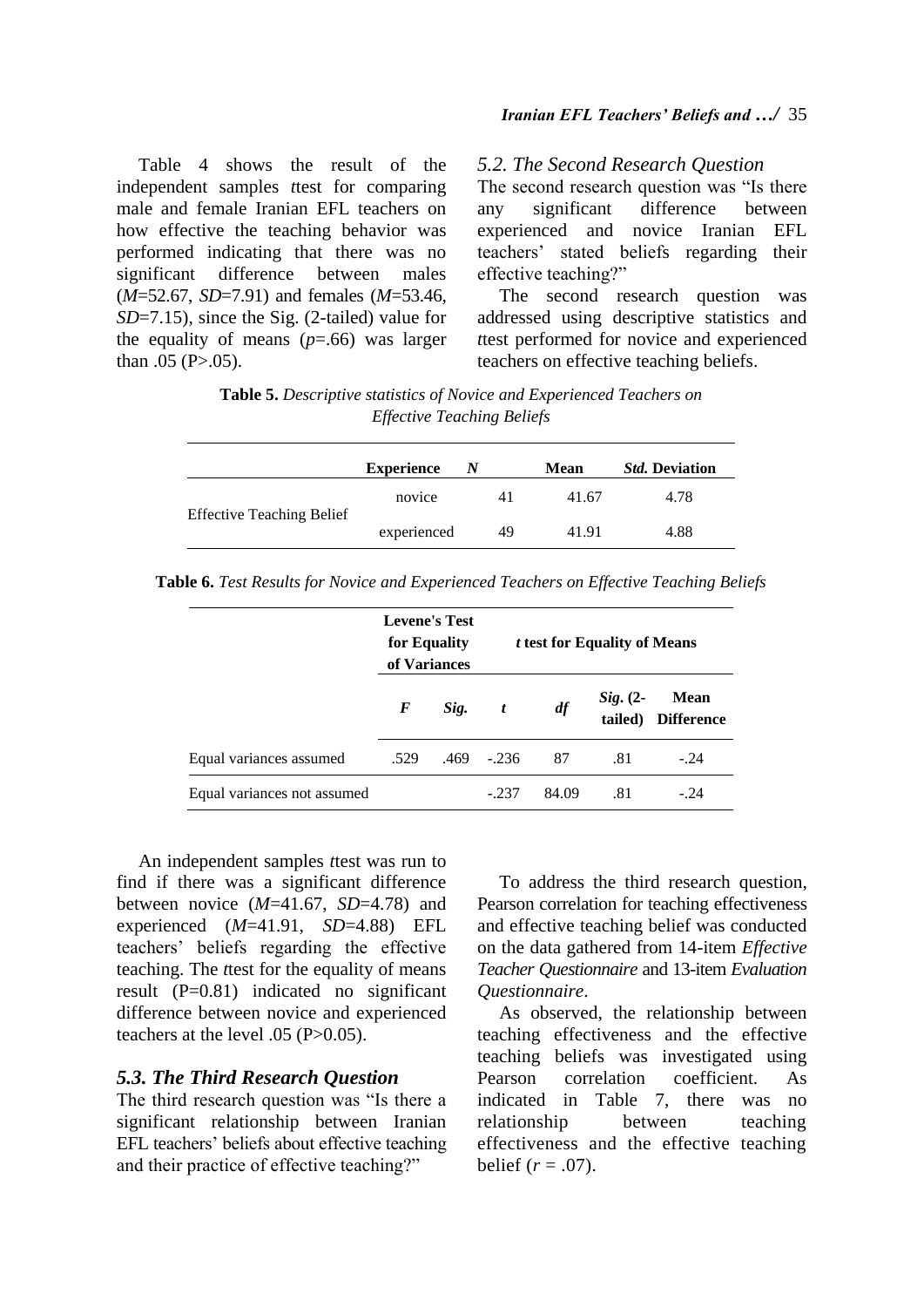|                                  |                            | <b>Teaching</b><br><b>Effectiveness</b> | <b>Effective</b><br><b>Teaching Belief</b> |
|----------------------------------|----------------------------|-----------------------------------------|--------------------------------------------|
|                                  | Pearson Correlation        | 1                                       | .075                                       |
| <b>Teaching Effectiveness</b>    | $Sig. (2-tailed)$          |                                         | .484                                       |
|                                  | N                          | 90                                      | 90                                         |
|                                  | <b>Pearson Correlation</b> | .075                                    |                                            |
| <b>Effective Teaching Belief</b> | $Sig. (2-tailed)$          | .484                                    |                                            |
|                                  | N                          | 90                                      | 90                                         |

**Table 7.** *Pearson Correlation of Teaching Effectiveness and Effective Teaching Belief*

## **6. Discussion**

**6.1. To Address the First Null Hypothesis** The first null hypothesis, "There is no significant difference in teaching effectiveness between male and female Iranian EFL teachers" was confirmed.

The findings of the present study correspond to the studies conducted by Singh (1987), who showed that there was no significant difference in male and female teachers in their teacher effectiveness. Further, Krishnan and Singh (1994) concluded that main effect of the sex of the teacher on teacher effectiveness was not significant. Recent years have produced many studies about the relationship between teachers' effectiveness and gender exhibiting mixed results. There are several reports corroborating our findings that, overall, gender has no influence on effectiveness of teachers (Kagathala, 2002; Sridhar & Badiel, 2007). Roul (2007) has also reported that sex of the teacher does not affect the teacher effectiveness. Kalra (2010), Riti (2010) and Sodhi (2010) have also found that there was no significant difference between male and female teachers in their teacher effectiveness.

# **6.2. To Address the Second Null Hypothesis**

The second null hypothesis, "There is no significant difference between experienced

and novice Iranian EFL teachers' stated beliefs regarding their effective teaching" was also confirmed.

These results corroborated those of Pandey and Maikhuri (1999) and Rajammal and Muthumanickam (2012). Pandey and Maikhuri (1999) explored the attitude of effective and ineffective teachers towards teaching effectiveness. The major findings included (a) there was no significant difference between effective teachers having high or low experience in terms of their attitude towards their effective teaching, and (b) age of effective teachers was not a differentiating factor in their attitude towards teaching effectiveness. Moreover, Rajammal and Muthumanickam (2012) examined the teacher effectiveness of novice and experienced English language teachers in Chennai and Thiruvallur districts. Their results indicated that teachers significantly do not differ in teacher effectiveness in respect of marital status, age, type of management, and years of experience.

Accordingly, it can be argued that the findings of the present study support the results of the previous studies (Penrose, Perry & Ball, 2007; Yan, 2008) which also contented that among the factors influencing teacher effectiveness, experience does not seem to play any significant role.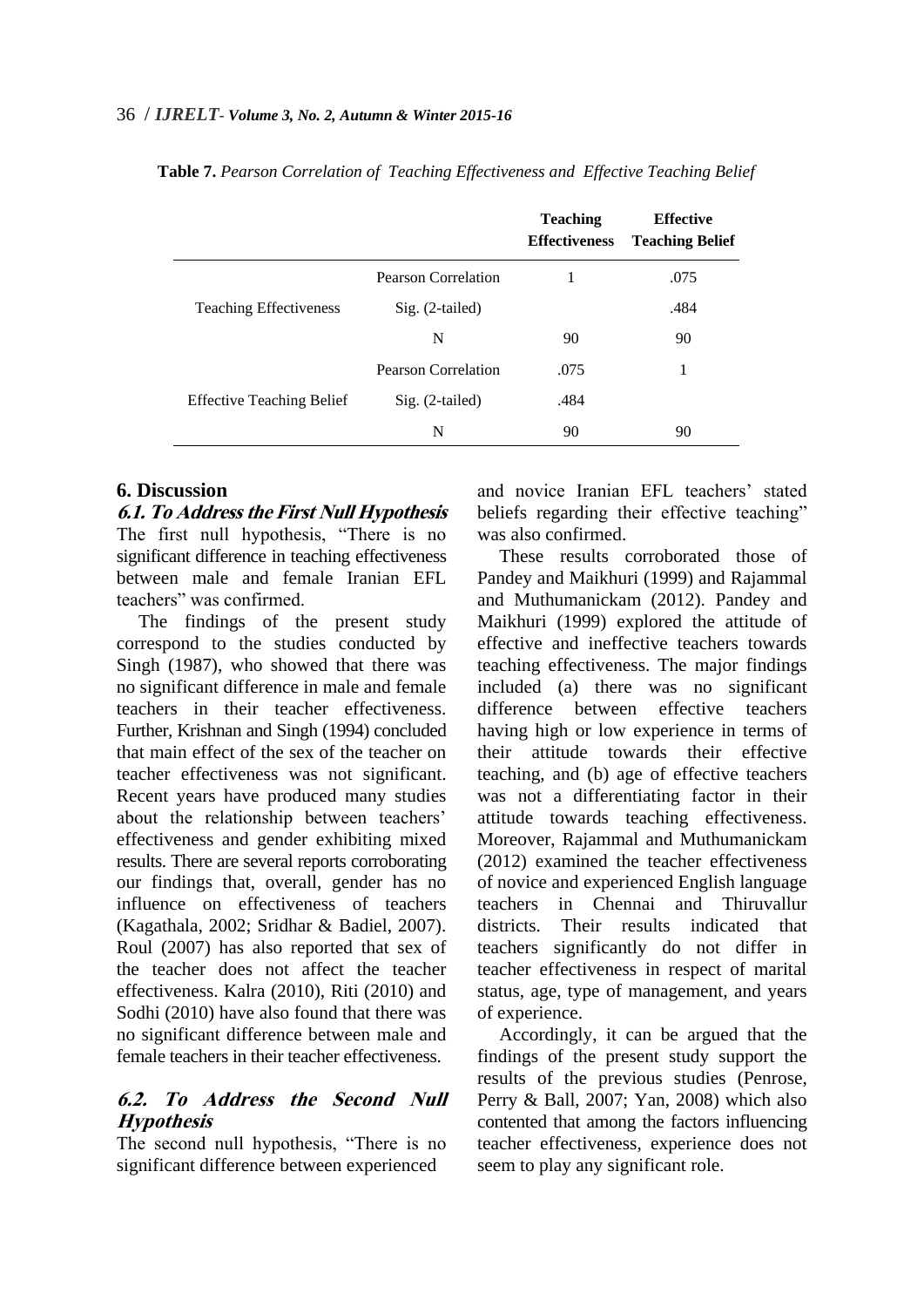## *6.3. To Address the Third Null Hypothesis*

The third null hypothesis which stated "There is no significant relationship between Iranian EFL teachers' beliefs about effective teaching and their practice of effective teaching" was confirmed.

These results corroborated those of Gencer and Cakiroglu (2007). These findings were also in line with the findings of Woolfolk Hoy and Burke Spero (2000) while in discordance with those of Bandura (1982).

Accordingly, it can be argued that the findings of the present study are in line with recent empirical research that shown what teachers do in classroom is not always consistent with what they should do, or can, be done (Ansari, 2003; Borg, 2003, 2006; Fang, 1996; Gencer & Cakiroglu, 2007; Woolfolk Hoy & Burke Spero, 2000).

A number of factors have been suggested to explain the inconsistencies between the way teachers perceive things and the way they act such as contextual constraints, conflicting beliefs and conflict between beliefs and skills. Rezaiyan (2001) also found this inconsistency between efficacy and practice in teaching English in classrooms. The reason can be rooted in situational constraints that even though teachers have the knowledge, positive attitude and self-efficacy toward teacher effectiveness but in practice they cannot do what they preach in their classrooms because of problems in the educational system.

## **7. Conclusions**

This study arrived at some major conclusions which are presented below. First, the results of this study revealed that there was not a statistically significant difference in scores for Iranian EFL males and females regarding their gender, i.e. although there were some differences between the performances of male vs. female Iranian EFL teachers on the "*Effective teacher" Questionnaire,* such differences were not statistically significant. In fact, both male and female teachers showed the same

effective teaching beliefs based on the findings of the current investigation.

The second conclusion was that the more experienced teachers did not outperform their novice counterparts in their teaching effectiveness. It was found that there was no significant difference between novice and experienced teachers' beliefs regarding their effective teaching in EFL classrooms.

The third major conclusion of the current investigation was that there was no relationship between Iranian EFL teachers' beliefs about effective teaching and their practice of effective teaching. As discussed in the previous chapter, there is not a factor underlying both these two variables which leads to more successful teaching in EFL classroom. However, we cannot make any causal relationships between these two factors, namely we cannot claim that more effective teaching beliefs leads to better and effective teaching English language or vice versa. The conclusion we can make is that these two factors are not strongly correlated and high levels of effective teaching beliefs may not lead to better use of teaching effectiveness by Iranian EFL teachers. Of course, this conclusion is only reported by this study in Iranian EFL context. In order to increase the generalizability of this conclusion more robust, comprehensive, and complex studies should be launched to reconsider this under-researched issue.

#### **References**

- Ansari, S. (2003). The impact of task-based approach vs. text- based approach on EFL students writing skill Unpublished master thesis*,* Islamic Azad University, Tehran Central Branch, Tehran, Iran.
- Bandura, A. (1982). Self -efficacy mechanism in human agency. *American Psychologist, 37*, 122-147.
- Birjandi, P., & Mosallanejad, P. (2010). *Research methods for English major students 1&2*. Isfahan, Iran: Sepahan.
- Borg, S. (1998). *Teachers' pedagogical systems and grammar teaching: A qualitative study. TESOL Quarterly. 32*(1), 9-38.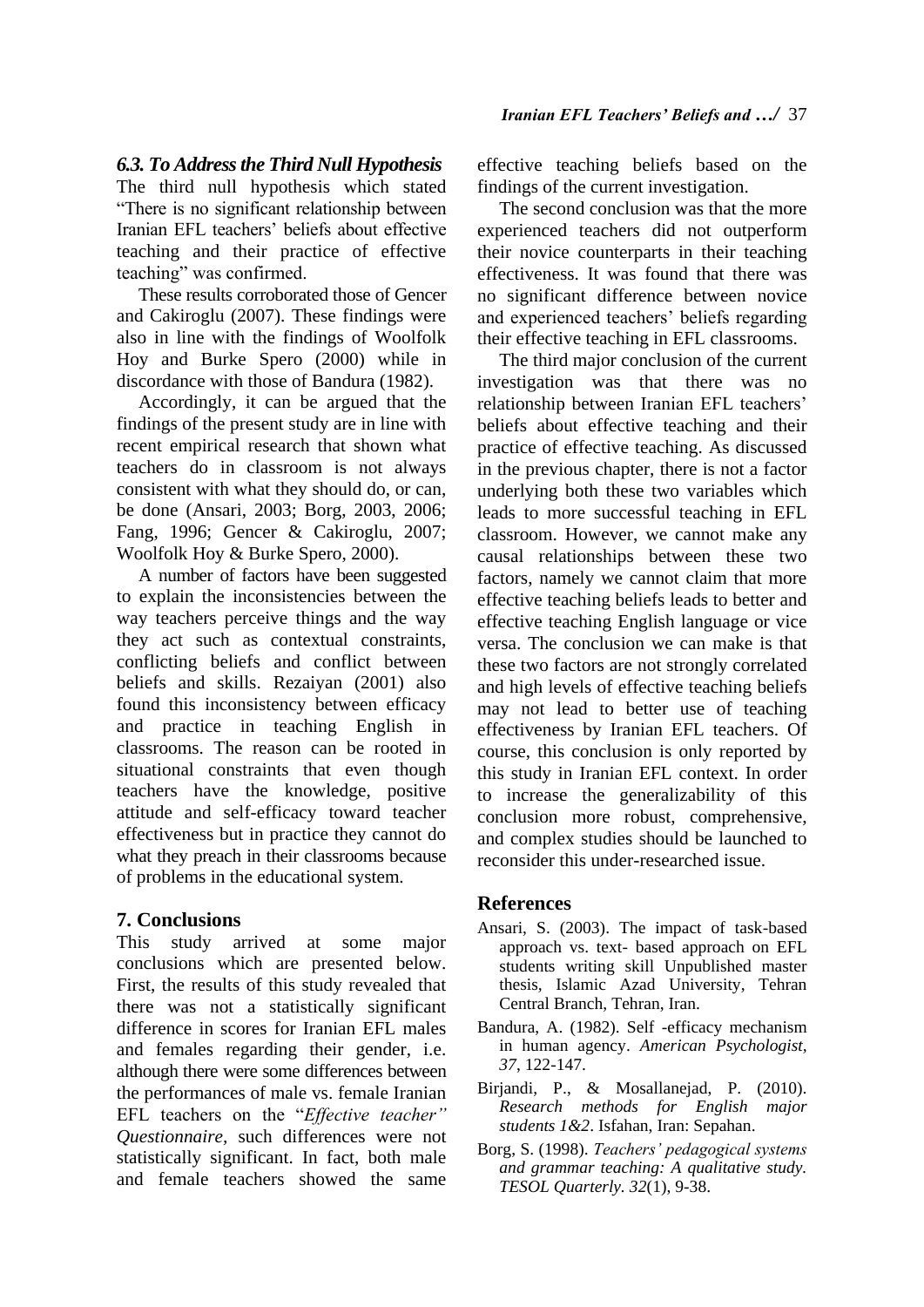- Borg, S**.** (2003). Teacher Cognition in Language Teaching: A review of research on what language teachers think, believe, and do." *Language Teaching*, 36, 81-109.
- Borg, S., (2006). *Teacher cognition and language education: Research and practice*. Continuum, London.
- Brace. I. (2004). *Questionnaire design: How to plan, structure and write survey material for effective market research*. London: Kogan Page.
- Burns, A. (1992). Teacher beliefs and their influence on classroom practice. *Prospect*, *7*(3), 56-65.
- Dornyei, Z. (2003). *Questionnaires in second language research: construction, administration, and processing*. Mahwah, NJ: Lawrence Erlbaum.
- Dornyei, Z. (2007). *Research methods in applied linguistics: Quantitative, qualitative and mixed methodologies.* Oxford: Oxford University Press.
- Eslami, Z.R., & Burlbaw, L. (2006). ESL teachers' perceptions and factors influencing their use of classroom-based reading assessment. *Bilingual Research Journal, 29*(2)*,*459-482.
- Fang, Z. (1996). A review of research on teacher beliefs and practices. *Educational Research*, *38*(l), 47-65.
- Gencer, A.S., & Cakiroglu, J. (2007). Turkish preservice science teachers' efficacy beliefs regarding science teaching and their beliefs about classroom management. *Teaching and Teacher Education, 23* (5), 664–675.
- Kagan, D.M. (1992). Implication of research on teacher belief. *Educational Psychologist*- 27  $(10), 65 - 90.$
- Kagathala, A.B, (2002). A study of the effectiveness of teachers of secondary school in Gujarat. *Journal of Education and Psychology, 59* (1), 26-33.
- Kalra, R.K. (2010). Effect of gender and adjustment on teaching effectiveness of higher secondary teachers. *Indian Psychological Review*, *74*(3), 141-146.
- Kennedy, C. & Kennedy, J. (1996). Teacher attitudes and change implementation. *System 24*: 351-360.
- Krishnan, S.S., & Singh, J.R. (1994). Impact of teachers sex, socio-economic status and locale

on teacher effectiveness. *Journal of Educational Research and Extension, 31*(2), 104-108.

- Mohamed, N. (2006). An Exploratory Study of the interplay between teachers' beliefs, instructional practices and professional development. Doctoral dissertation, The University of Auckland.
- Pajares, M.F. (1992). Teachers' beliefs and educational research: Cleaning up a messy construct. *Review of Educational Research, 62*(3), 307-332.
- Pandey, M. & Maikhuri, R. (1999). A study of the attitude of effective and ineffective teachers towards teaching profession. *Indian Journal of Psychometry and Education, 30*(1), 43-46.
- Penrose, A., Perry, A., & Ball, I. (2007). Emotional intelligence and teacher selfefficacy: The contribution of teacher status and length of experience. *Educational Research, 17*(1), 107-125.
- Phipps, S., & Borg, S. (2009). Exploring tensions between teachers' grammar teaching beliefs and practices. *System, 37*(3), 380-390.
- Rajammal, T. & Muthumanickam, R. (2012). A study on the job involvement of school teachers. *International Journal of Arts and Education, 2*(2), 3-7.
- Reber, T. (2001). Effective teaching behaviors and attitudes as perceived by foreign language teachers. Unpublished doctoral dissertation, University of Arizona, Tucson.
- Rezaiyan, F. (2001). High school EFL teacher performance : Task-form-based approaches to reading. Unpublished master thesis, Isfahan University, Isfahan, Iran.
- Richardson, V. (1996). The role of attitudes and beliefs in learning to teach. In J. Sikula, T. J. Buttery, and E. Guton (Eds.), *Handbook of research on teacher education* (pp. 102-119). New York: Macmillan Libreary Reference.
- Riti, A. (2010). *A study of teacher effectiveness in relation to school organizational climate and administrative behavior of school heads of Himachal Pradesh*. Unpublished doctoral thesis, Punjabi University, Patiala.
- Roul, S. (2007). Teacher effectiveness of autonomous and non-autonomous college teachers. *Journal of Community Guidance and Research*, *24*(3), 326-339.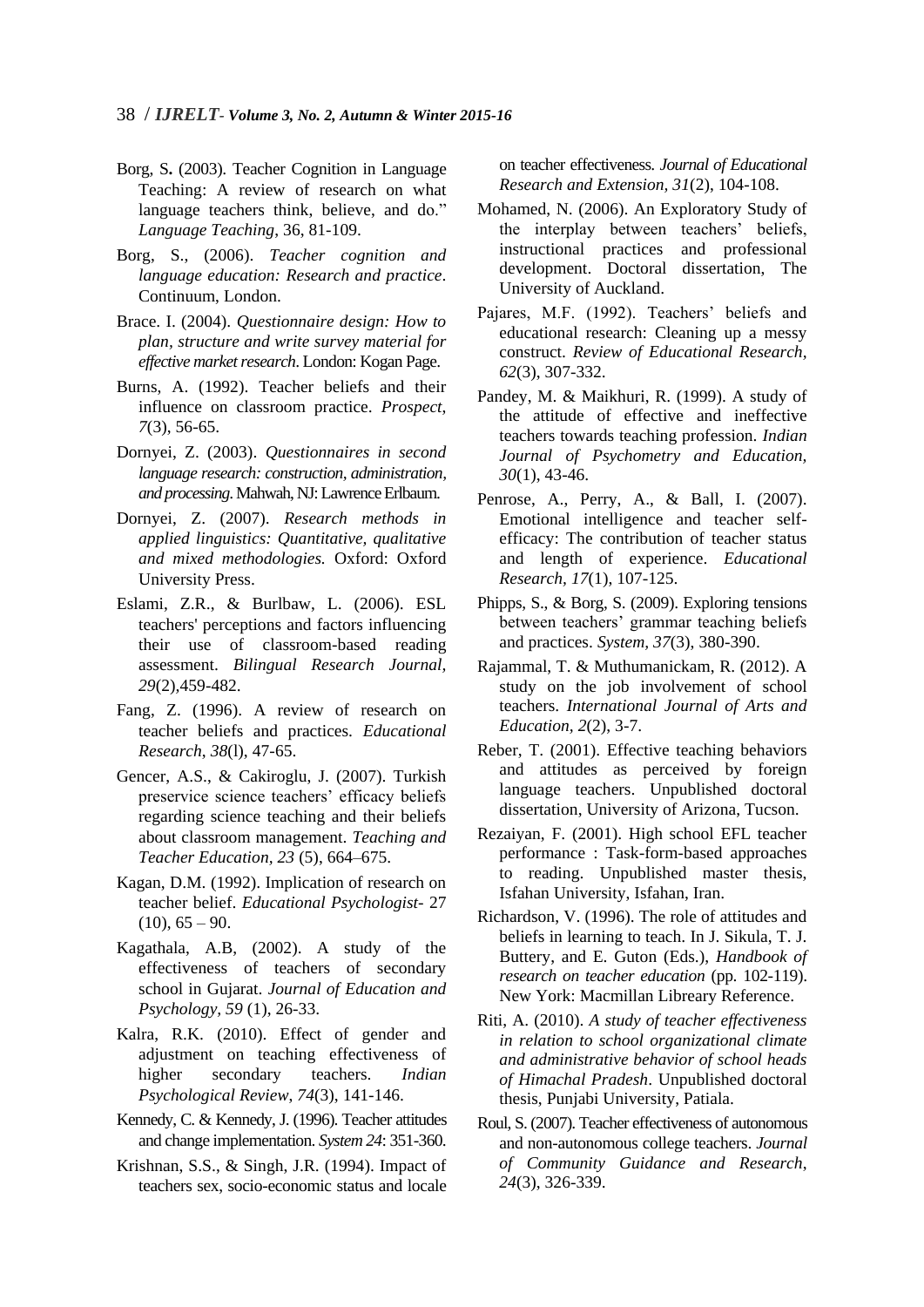- Shavelson, R. J. & Stern, P. (1981). Research on teachers' pedagogical thoughts, judgments and behaviours. *Review of Educational Research*, 51, 455-98.
- Singh, R.S. (1987). *Teaching effectiveness and its correlates at higher secondary stage in eastern UP*. Unpublished doctoral thesis, Gorkhpur University, Gorkhpur, Uttar Pradesh.
- Sleiger, H. W., & Shohamy, E. (1989). *Second language research methods.* Oxford: Oxford University Press.
- Sodhi, B. (2010). *Teacher effectiveness of secondary school teachers of punjab in relation to school organizational climate.* Unpublished doctoral thesis, Punjabi University, Patiala.
- Sridhar, Y.N., & Badici, H.R.C. (2007). Teacher efficacy and emotional intelligence of primary school teachers. *Edutracks, 7*(3), 25-31.
- Swanson, B. L., Watkins, K.E., & Marsick, V. J. (1997). Qualitative research methods. In R.A. Swanson & E.F. Holton III (Eds.), *Human resource development: Research handbook, linking research and practice* (pp.88-113). Sanfrancisco: Berrett Koehler
- Woolfolk Hoy, A. W., & Burke Spero, R. (2000). Changes in teacher efficacy during the early years of teaching: an exploratory study. Retrieved July 2015, from http://des.emory.edu/mfp/efftalk.html.
- Yan, H. (2008).Teacher efficacy: A comparative study of Hong-Kong and Shanghai primary in-service teachers. *The Australian Educational Researcher, 35* (1), 103-123.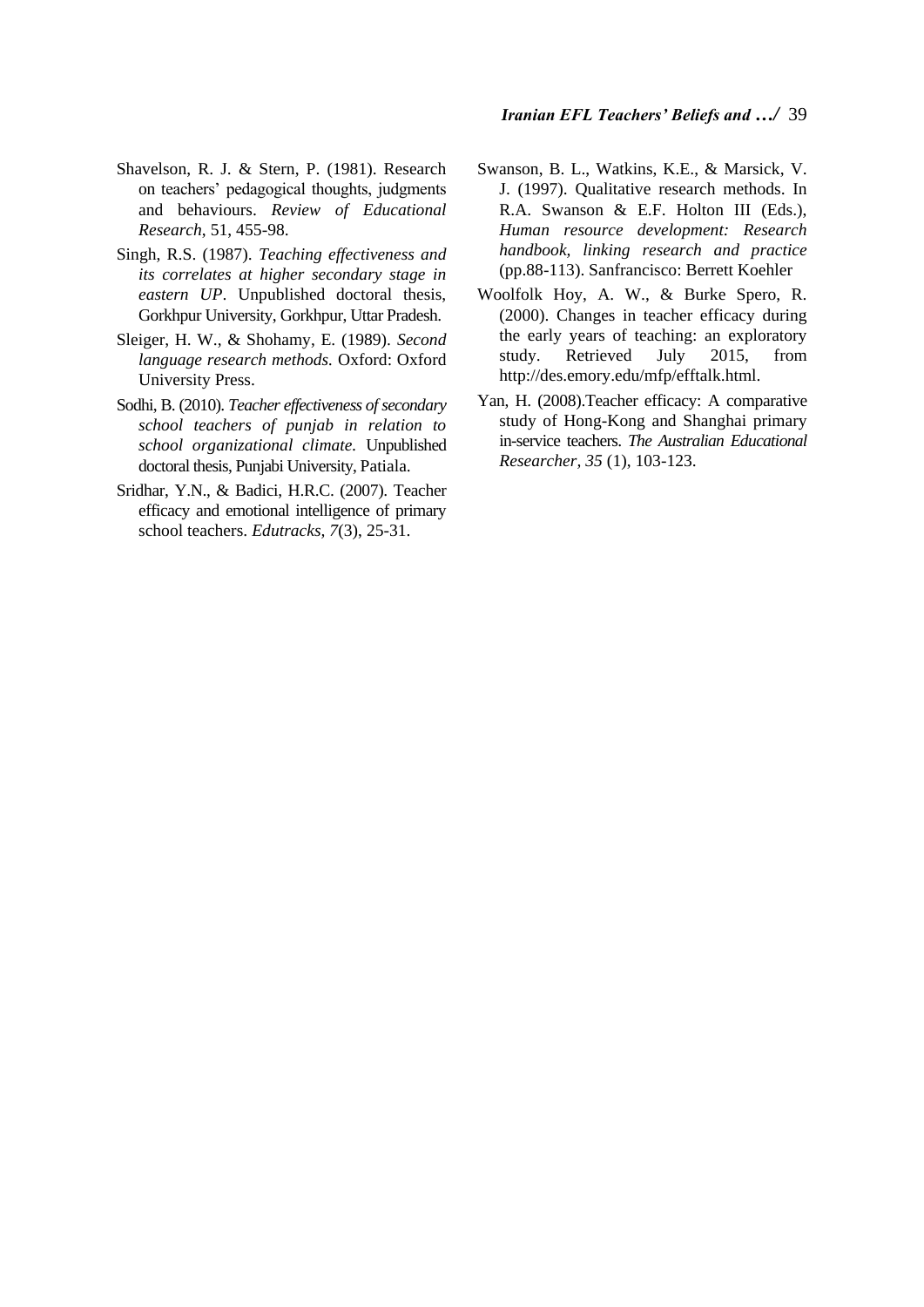## **Appendix A Teacher Information Questionnaire** *Demographic information:*

1-What is your gender? Male  $\Box$ Fe-male  $\Box$ 

2-What is your age?  $19-25 \Box 26-30 \Box 31-35 \Box 36-40 \Box 40+ \Box$ 

3. As a child, did you frequently hear the language you teach? Yes  $\Box$  $No<sub>1</sub>$ 

4-As a child, did you frequently speak the language you teach?  $Yes \Box No \Box$ 

5-Which term best defines your language proficiency in the language you teach?

Adequate  $\Box$  Good  $\Box$ excellent  $\square$ Near-native  $\square$ Native speaker $\square$ 

6- How long have you lived abroad consecutively in a country where the language of this class is spoken?

Never  $\Box$ 1-3 weeks  $\Box$  1-6 months  $\Box$ 7months, 1 year  $\Box$ More than a year  $\square$ 

7- In which country were you born? (Please specify: )

8- Where do you currently live? (Please specify: )

9- What is the highest level of education you completed?

- Associate degree (for example: AA, AS)  $\square$
- $\bullet$  Bachelor's degree (for example: BA, AB, BS)  $\Box$

• Master's degree (for example: MA, MS, MEng, MEd, MSW, MBA)  $\Box$ 

• Doctorate degree (for example: PhD, EdD)  $\Box$ 

## *Previous Language Teaching Experience:*

10-How would you describe your current employment status?

- $\bullet$  Employed full time $\Box$
- $\cdot$  Employed part time  $\Box$

• Unemployed / Looking for work  $\Box$  $\bullet$  Retired $\Box$ 

11-0verall, how many years have you been teaching language-related courses?

Less than 1 year  $\Box$  1-2yrs.  $\Box$  3-6yrs.  $\Box$ 6-10yrs.  $\Box$  more than 10 yrs.  $\Box$ 

#### *Current Teaching responsibilities:*

12-Have you taught the class you are currently teaching before? Yes  $\Box$  $\overline{N}$  $\Box$ 

13- If yes. How many times?  $1 \Box$  2-3 4+

# **Appendix B Effective Teacher Questionnaire**

Dear instructor.

Please reflect on your personal beliefs regarding what characterizes effective foreign language teaching. Would you please read each statement carefully and indicate to what extent you agree or disagree by bubbling in the acronym that best describes your opinion. Then mark your answer in the relevant box in front of the statements using the following four-point scale. There is no right or wrong answers, just those that are right for you; your sincere, personal responses will guarantee the success of the study. Thank You!

| $SA = STRONGLY AGR$   $A = AGREE$ |                 |          |
|-----------------------------------|-----------------|----------|
| -EE                               |                 |          |
| $D = DISAGREE$                    | $SD =$          | STRONGLY |
|                                   | <b>DISAGREE</b> |          |

*Effective foreign language teachers should...*

1-frequently use computer-based technologies (Internet, CD-ROM, email) in teaching the language.

STRONGLY AGR EE AGREE DISAGREE STRONGLY DISAGREE

| SA -   | $A \Box$        |
|--------|-----------------|
| $\Box$ | SD <sub>1</sub> |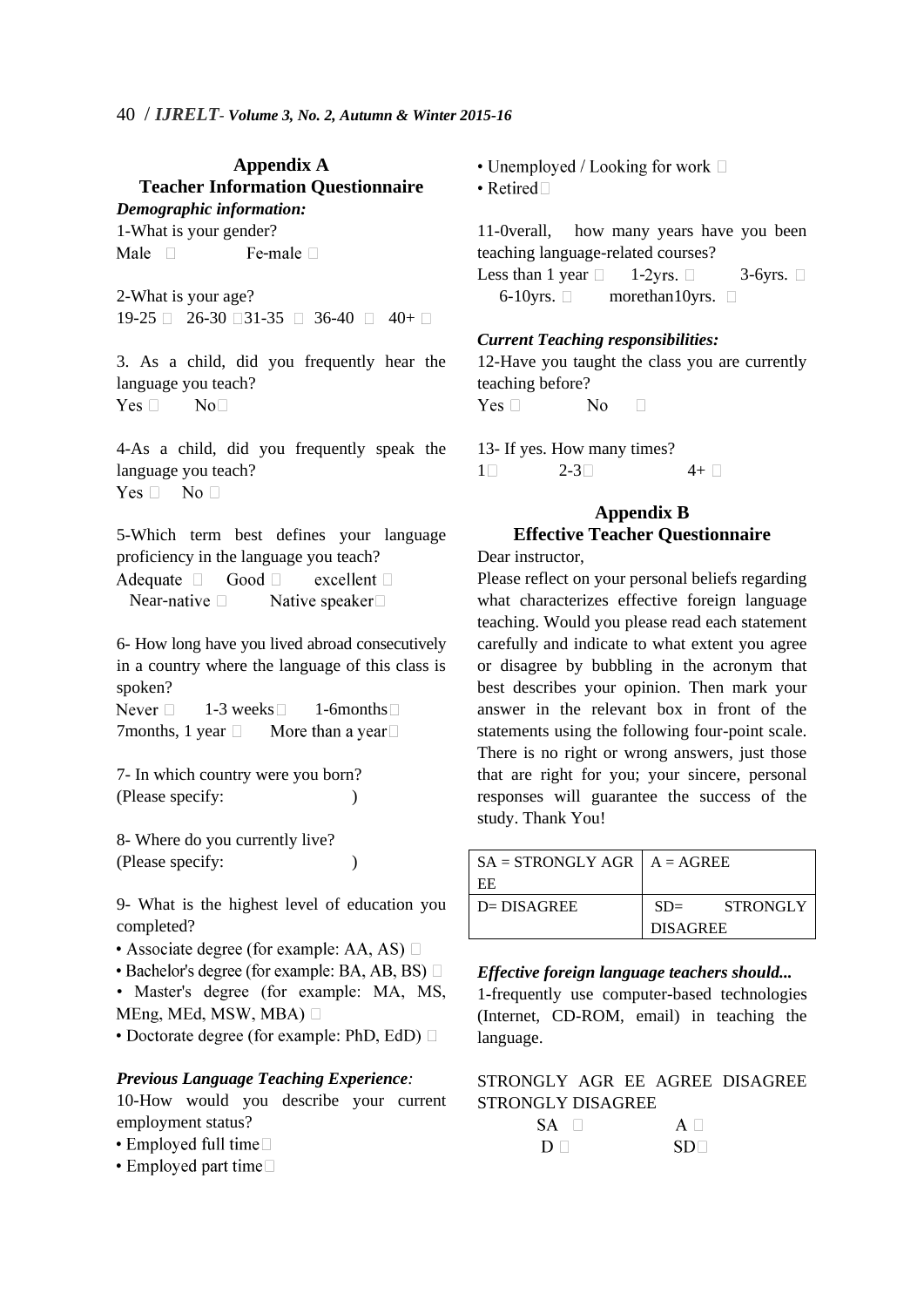2-base at least some part of students' grades on completion of assigned group tasks.

| $SA\Box$       | A               |
|----------------|-----------------|
| D <sub>1</sub> | SD <sub>1</sub> |

3-require students to use the language outside of class with other speakers of the language (e.g. internet, Email, clubs, community events, etc.)

4-not correct students immediately after they make mistake in speaking.  $SA<sub>1</sub>$ 

 $D \Box$  $SD<sub>1</sub>$  $A \Box$ 

5-allow students respond to test questions in listening and reading via English.

 $SA \square$  $A\Box$  $D \Box$  $SD\square$ 

6-only correct students indirectly when they produce oral errors instead of directly, e.g. correctly repeating back to them rather than directly stating that they are incorrect.

 $SA \Box$   $A \Box$  $D \Box$  $SD<sub>1</sub>$ 

7-have students respond to commands physically in the foreign language (e.g. "standup," "pick up your book." etc.).  $A\Box$  $D<sub>1</sub>$  $SA<sub>1</sub>$  $SD\square$ 

8-mostly use activities that practice specific grammar points rather than activities whose goal is to merely exchange information.  $SA<sub>1</sub>$  $A\Box$  $D<sub>1</sub>$  $SD<sub>1</sub>$ 

9-ask students to begin speaking the foreign language only when they feel they are ready to.  $SA<sub>1</sub>$  $A \Box$  $D^ SD<sub>1</sub>$ 

10-speak the foreign language with native like control of both grammar and accent.

 $SA<sub>1</sub>$  $SD<sub>1</sub>$  $A\Box$  $D^-$ 

11-teach grammar by giving examples of grammatical structures before explaining the grammar rules.

 $SA<sub>1</sub>$  $D^{\square}$  $SD<sub>1</sub>$  $A \Box$ 

12-use predominantly real- life materials (e.g. music, pictures, foods, clothing) in teaching English language rather than the textbook.  $SA<sub>1</sub>$  $A\Box$  $D<sub>1</sub>$  $SD<sub>1</sub>$ 

13-not simplify or alter how they speak so that students can understand every word being said.  $SA<sub>1</sub>$  $A\Box$  $D\Box$  $SD<sub>1</sub>$ 

14-base at least some part of students 'grades on their ability to interact with classmates successfully in the foreign language.  $SA<sub>1</sub>$  $A\Box$  $D<sub>1</sub>$  $SD\square$ 

## **Appendix C Evaluation Questionnaire**

#### *Language Teaching Observation & Evaluation*

Instructions: In reflecting on your current teaching in your class (es) of the same level during this semester, please carefully indicate: 1) how often you perform each teaching behavior in your class and 2) when you do perform a behavior, how effectively you perform it to aid your students in their personal language learning. If you "Never'' perform a certain behavior then please mark "NA." Your sincere, personal responses will guarantee the success of the study; therefore, there is no right or wrong answers.

| How often? |           |       |       |
|------------|-----------|-------|-------|
| $F = Freq$ | $S = Som$ | $R=R$ | $N=N$ |
| uently     | etimes    | arely | ever  |

| How effective?    |                    |                             |                  |                   |
|-------------------|--------------------|-----------------------------|------------------|-------------------|
| VE=Very effective | <b>E=Effective</b> | effectiveness<br>LE=Limited | Ineffective<br>当 | NA=Not applicable |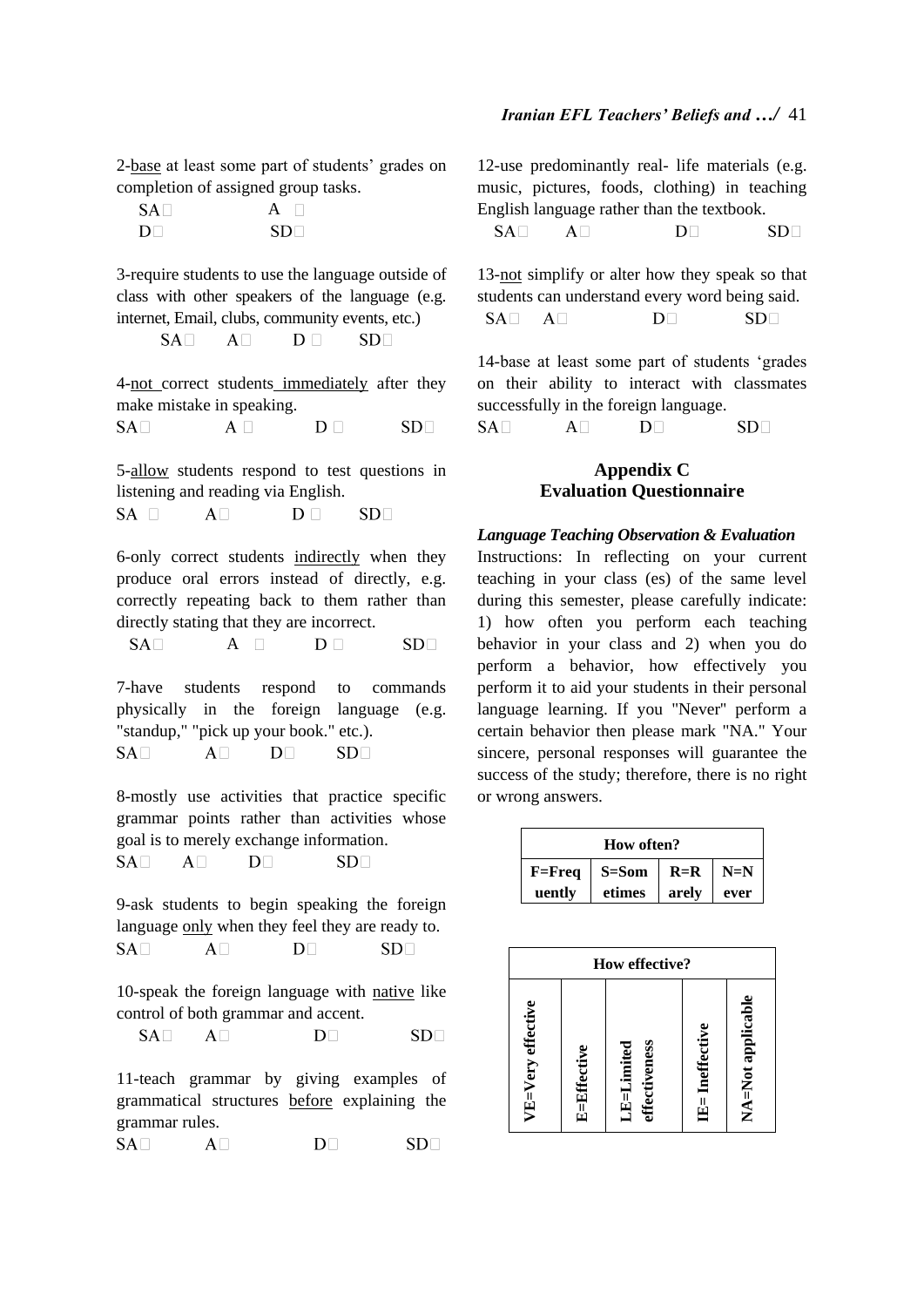## **As a foreign language teacher in my current class (es) of the same level…**

1- use computer-based technologies other than word processing (e.g., internet, CD-ROM, email) in teaching the language.

| Frequently $\Box$  | Sometimes $\square$          | $\mathrm{Rarely}\Box$ |
|--------------------|------------------------------|-----------------------|
| Never $\Box$       | Very effective $\Box$        |                       |
| Effective $\Box$   | Limited effectiveness $\Box$ |                       |
| Ineffective $\Box$ | Not applicable $\square$     |                       |

2- provide opportunities for students to use the language outside of class with other speakers of the language (e.g. Internet, email, clubs, community events, etc.).

| Frequently $\Box$  | Sometimes $\Box$ Rarely $\Box$ |
|--------------------|--------------------------------|
| Never              | Very effective $\square$       |
| Effective $\Box$   | Limited effectiveness $\Box$   |
| Ineffective $\Box$ | Not applicable $\square$       |

3-correct students directly when they make oral mistakes (e.g. by specifically stating that a certain structure they have used is incorrect). Frequently  $\Box$  Sometimes  $\Box$  Rarely  $\Box$ 

| $1$ Tequellity $\Box$ | $\sim$ $\sim$ $\sim$ $\sim$ $\sim$ $\sim$ $\sim$ |
|-----------------------|--------------------------------------------------|
| Never $\Box$          | Very effective $\Box$                            |
| Effective $\Box$      | Limited effectiveness $\Box$                     |
| Ineffective $\Box$    | Not applicable $\square$                         |

4-have students complete tasks with a real life purpose in the foreign language (e.g. planning a vacation using the internet or travel brochures). Frequently  $\square$  Sometimes  $\square$  Rarely  $\square$ Never  $\Box$  Very effective  $\Box$ 

Limited effectiveness  $\Box$  Effective  $\Box$ Ineffective  $\square$  Not applicable  $\square$ 

5-correct students indirectly when they make oral errors (e.g. by correctly repeating back to them. Pausing after the error, asking them to repeat what they said, etc.).

| Frequently $\Box$  | Sometimes $\square$ |                              |  |
|--------------------|---------------------|------------------------------|--|
| Rarely $\Box$      | Never $\Box$        | Very effective $\Box$        |  |
| Effective $\Box$   |                     | Limited effectiveness $\Box$ |  |
| Ineffective $\Box$ |                     | Not applicable $\square$     |  |

6-encourage students to speak the foreign language within the classroom with others. Frequently  $\square$  Sometimes  $\square$  Rarely  $\square$ 

| Never $\Box$       | Very effective $\Box$        |
|--------------------|------------------------------|
| Effective $\Box$   | Limited effectiveness $\Box$ |
| Ineffective $\Box$ | Not applicable $\square$     |

7-use small-group work to complete in-class activities in the foreign language. Frequently  $\square$  Sometimes  $\square$ Rarely  $\Box$  Never  $\Box$  Very  $effective$ Effective  $\Box$  Limited effectiveness  $\Box$ Ineffective  $\square$  Not applicable  $\square$ 

8-use activities whose goal is to exchange information rather than practicing specific grammar points (e.g., talking about an individual's daily activities vs. conjugating verbs in table form). Frequently  $\square$  Sometimes  $\square$  Rarely  $\square$ Never  $\Box$  Very effective  $\Box$ Effective  $\square$  Limited effectiveness  $\square$ Ineffective  $\square$  Not applicable  $\square$ 

9-present lessons that emphasize particular grammar aspects by illustrating how the structure is used in a real world context (e.g., the future tense in setting goals or New Year's resolutions). Frequently  $\square$  Sometimes  $\square$  Rarely  $\square$ Never  $\Box$  Very effective  $\Box$  Effective  $\Box$ 

Limited effectiveness  $\Box$  Ineffective  $\Box$ Not applicable  $\square$ 

10-use real life materials (e.g. music. pictures. Food. clothing) in the foreign language classroom. Frequently  $\square$  Sometimes  $\square$  Rarely  $\square$ Never  $\Box$  Very effective  $\Box$ Effective  $\square$  Limited effectiveness  $\square$ Ineffective  $\square$  Not applicable  $\square$ 

11-alter how I speak so that students can understand what is being said.

| Frequently $\square$ | Sometimes $\Box$             | Rarely $\Box$ |
|----------------------|------------------------------|---------------|
| Never $\Box$         | Very effective $\Box$        |               |
| Effective $\square$  | Limited effectiveness $\Box$ |               |
| Ineffective $\Box$   | Not applicable $\square$     |               |